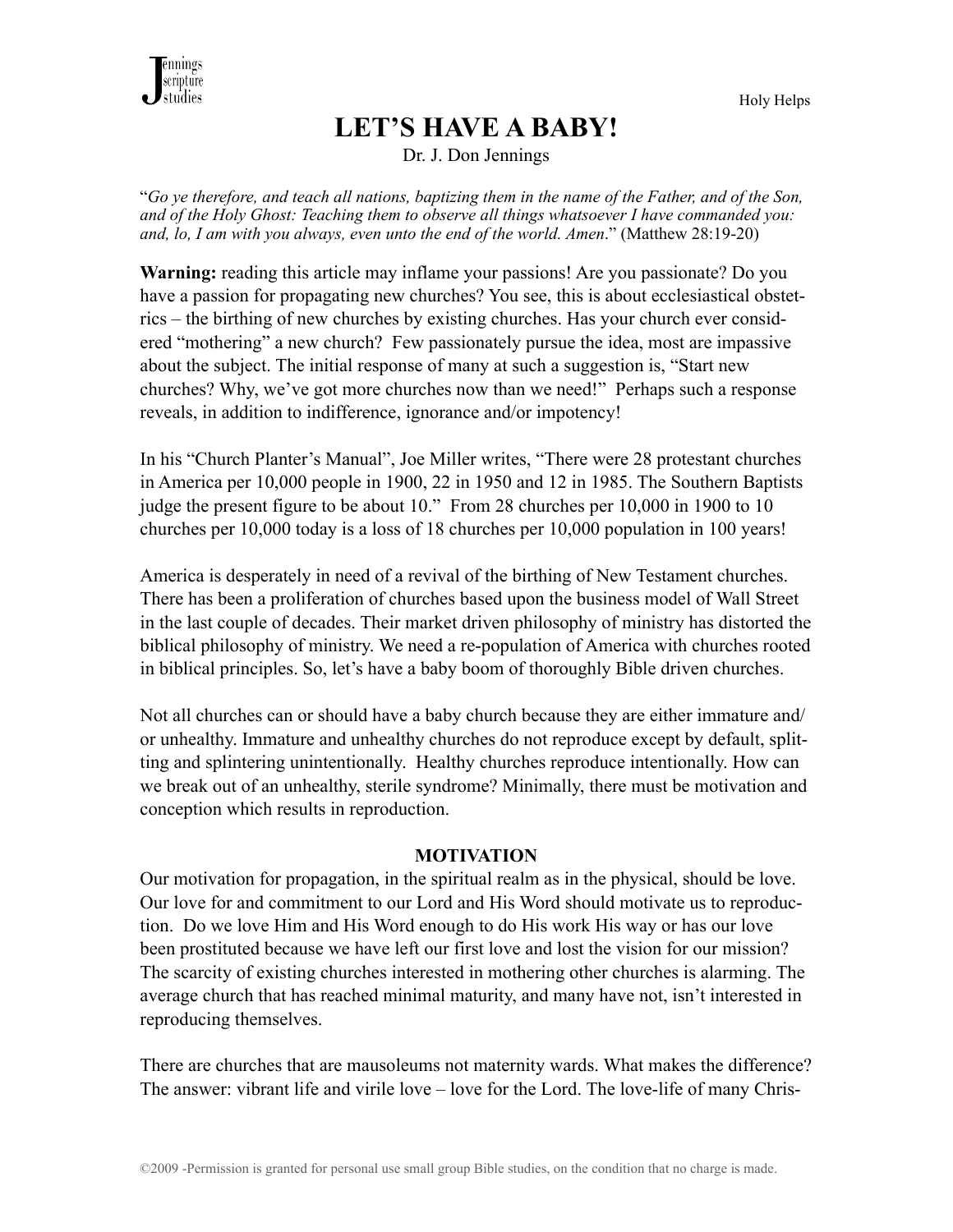

tians and churches is cold. Even frigid! "Because of the increase of wickedness, the love of most will grow cold" said the Lord Jesus (Matt. 24:12). And when we get to Rev. 3:15 He said of the church in Laodicea, "You are neither cold nor hot …. you are lukewarm." What would He say of us today?

The normal, natural thing for a healthy couple in love to do is to get married and reproduce, which, in most cases, results in a family. The basis, we insist, for such a result is what? Love! Likewise, healthy churches in love with the Lord and His work will want to link up with Him in the great Divine-Human cooperative of proliferating new church families. What evidences of love exist in the church? Got any offsprings?

## **CONCEPTION**

The idea for birthing new churches was conceived in the mind of God in ages past and articulated by the Head of the Church, the Lord Jesus Christ, when He declared, "I will build my church." (Matt. 16:18). He revealed how He would build the church when He issued marching orders to the disciples and to us in Matt. 28:18-20.

This seed-truth, called "the Great Commission" by us, is God's program of Planned Parenthood for establishing churches. The Great Commission, if fully implemented, results in the establishment of new bodies of believers. The Great Commission is a systematic program for the establishing of growing and reproducing churches. Examine the Divine Obstetrician's prescription for procreation:

First, evangelize - "go and make disciples"; Second, baptize - "baptizing them"; Third, stabilize – "teaching them". Now, several questions: from where do disciple-makers come? Answer, from an existing church. In what context are converts baptized? Answer: in the context of the local church. Where are they to be taught? Answer: in the local church. These things are to be done by the local church and extended with the church's authority.

It is obvious, in view of the larger teaching of the New Testament concerning the church, that embodied in the Great Commission passage, is the concept, the "how to", of birthing new churches. The Great Commission is Church Planting, for part of the Master's Mandate is "baptizing them." They are not to be baptized and left to fare for themselves but are to be formed into a local assembly of believers!

Therefore, it is correct to say that the birthing of new churches is the goal of the Great Commission and every church, at some time in its history, should be motivated to conceive a baby by following the Divine Obstetrician's prescription! If it doesn't it is either immature, introverted and/or impotent unless it is located in a very small population center. In that case it should be assisting, by whatever means it can, to aid in establishing new churchs elsewhere, usually through Church Planting mission agencies.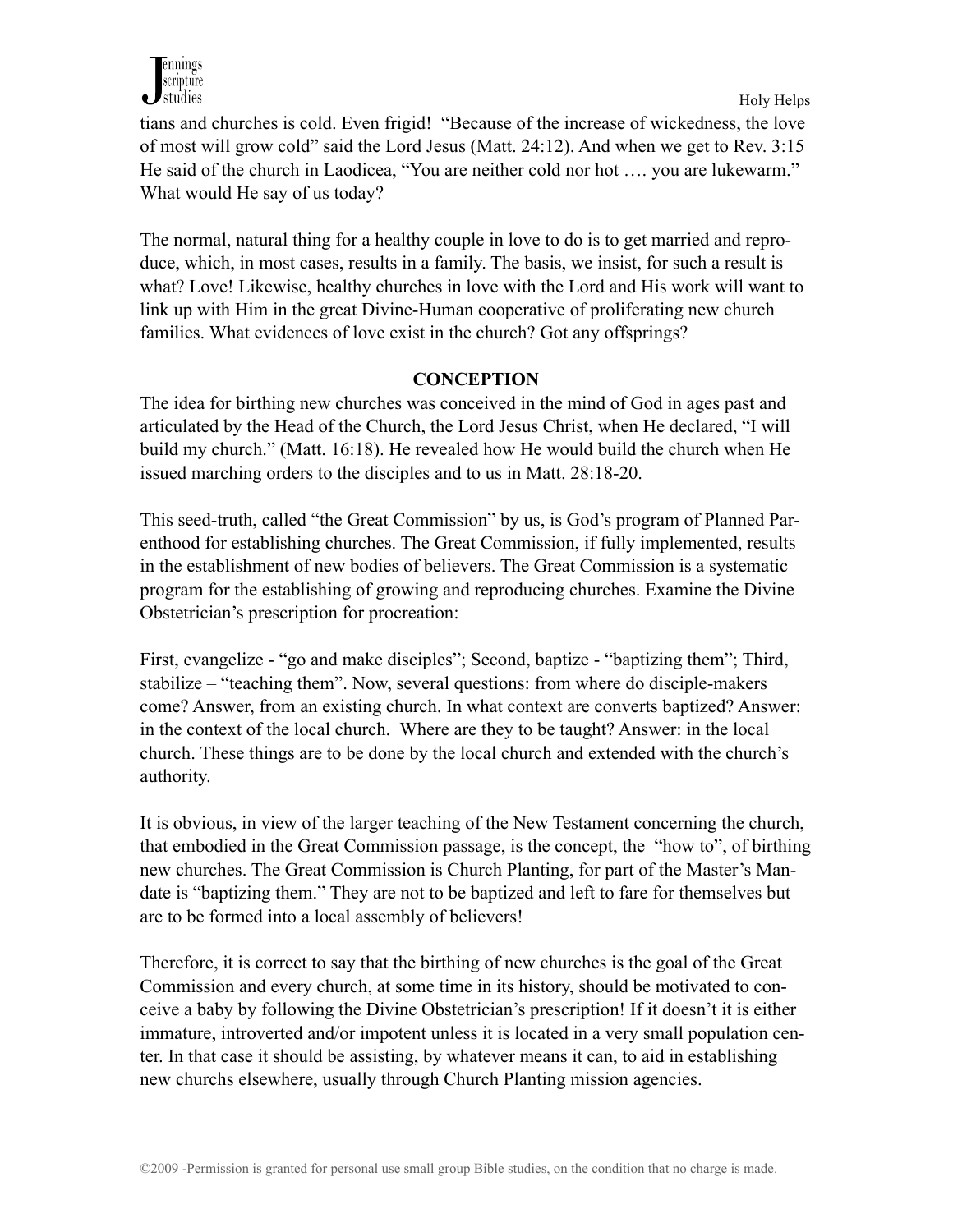

#### **REPRODUCTION**

The church is presented in Scripture as the bride of Christ (Eph. 5:23-27) and the body of Christ (Eph. 1:22-23). It is God's plan that the church be a reproductive agency. Is there a model of church reproduction that I can analyze? Yes, I can think of no better "delivery room" to visit that that recorded in Acts Chapters 13 and 14.

In Acts 13 the Antiochian church "mothered" other churches by sending out Paul and Barnabas on their first missionary journey. Acts 14 records that churches were born in Iconium, Lystra and Derbe. Afterward these two church planters reported back to the "mother" church in Antioch.

Note how their procedures paralleled the principles in Matthew 28:18-20: they preached the gospel – Acts 14:7  $\&$  21; they made disciples – Acts 14:21; they consolidated the church and appointed leadership – Acts 14:23. All this was done under the authorization of the "mother church" in Antioch.

Why do churches today not follow the example of the apostolic assembly, those first fellowships, the early evangelicals? I have discovered, in my years of itinerate ministry, that there are at least three over-riding reasons: churches are under challenged, inner focused and/or misguided.

Under challenged. By that I mean that there are church leaders who are timid when it comes to "launching out into the deep and letting down the nets." The average congregation is dying for lack of a vision, goals and challenges. Consequently, Sunday after Sunday they sit, soak and sour!

We saw a "baby boom" of new churches back in the 1950's, 1960's, 1970's and early 1980's. Why? Bold leadership challenged churches to populate the countryside with new churches. I wonder where the theologically conservative church movement would be today if that had not been the case. We can and must do that again. God's people respond to sound, sensible, scriptural and visionary challenges.

Inner focused. Churches, like individuals, can and do become introverted. They can be "nearsighted and blind and have forgotten that they have been cleansed from their past sins." (II Peter 1:9). In this condition they not only sit, soak and sour but they spend their time picking "moats and beams" out of each other's eyes! In such situations the pastor becomes a referee keeping people apart rather than the captain leading his team toward the goal and victory! "Mothering" a new baby church is the farthermost thing from their minds. They have no plans for "mothering" a new baby church because their first love has long since become cold, their vision limited and their mission aborted.

It was not so in the Book of Acts. Throughout the chapters following Acts 14 we see church after church coming into existence as the Lord-loving, apostolic assemblies of believers took seriously the sowing of the seed of the gospel into the womb of the fertile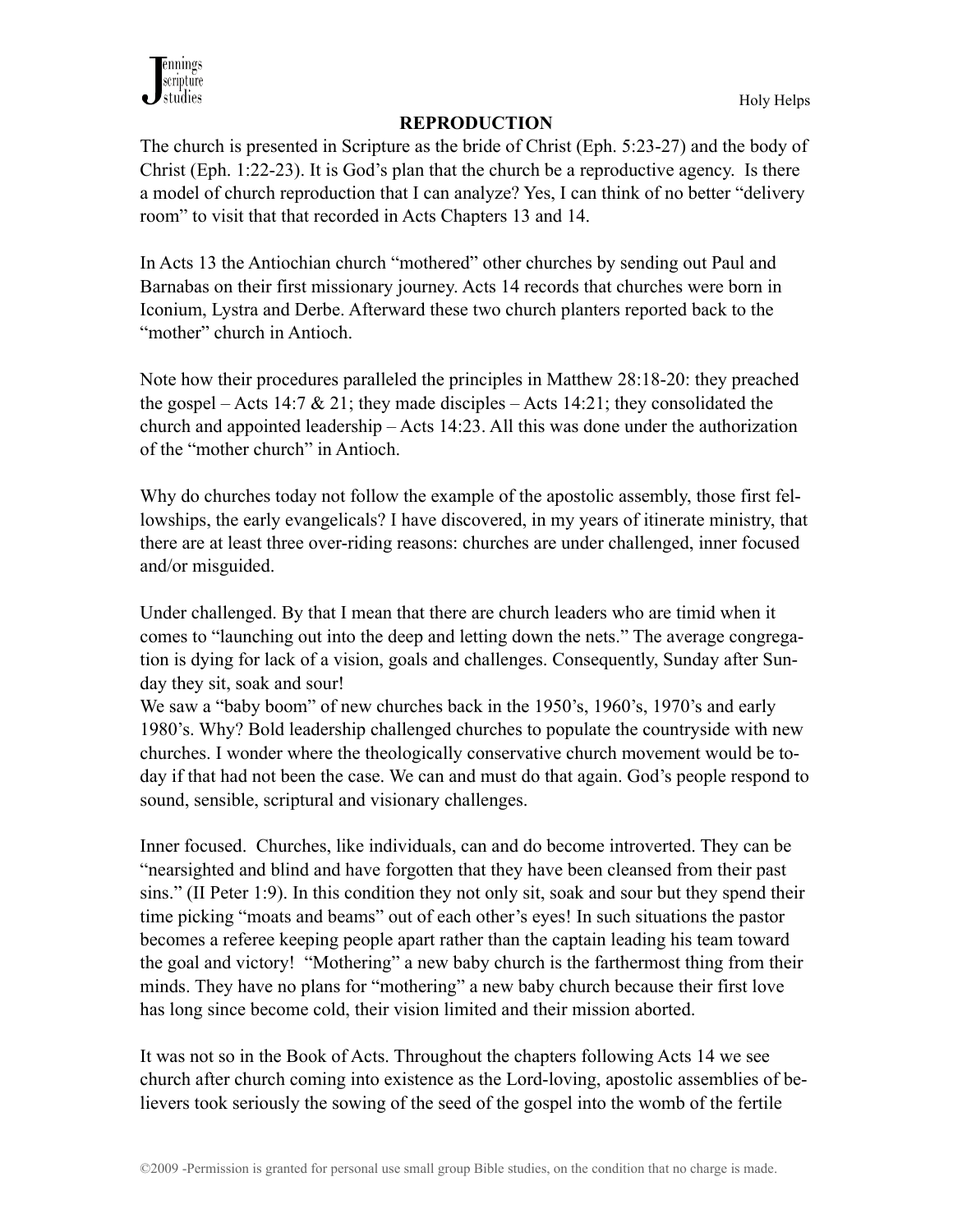

soil of souls all about them. We are privileged to follow in their train. Let us write an "Acts of the Apostles of the 21st Century" by imitating their love and labor!

Misguided.Mega-itis has infected some churches. Their intention is to build a mega church. So they say, "if we start another church we'll never have thousands in this one." That strategy results in such excuses as: "We need all our leadership right here"; or "A branch church will cut down on our giving"; or "If we start another church it will be competing with us" etc. Careful examination of these objections will reveal a focus on objectives which are less than biblical and constitute a misguided emphasis. Statistics indicate that in the long run the multiplication principle will be more effective than the addition principle!

## **BIRTH CONTROL**

Why do churches practice birth control? The term "birth control" applies to human reproduction for "birth control" is: "The voluntary limitation or regulation of the number of one's children through the restriction of conception." (The American Heritage Dictionary) The terms "voluntary", "limitation" "regulation", "restriction" can be used to describe the practice of Bible believing churches that are not actively engaged in church reproduction. They are voluntarily limiting, regulating and restricting the dissemination of the Gospel and thereby are practicing spiritual birth control.

The keys to reversing this condition are:

- **Leadership that motivates to action.** Individual churches, led by visionary pastors, must become burdened for a particular geographical area adjacent to their own field of ministry and lead their churches to "mother" a "daughter" church or cooperate with regional churches to "cluster mother" a new church.
- **Discipleship that results in obedience to the Great Commission.** The propagation of churches is the thrust, task and test of the New Testament church and should be expedited post haste.
- **Stewardship that takes seriously that which has been entrusted to us the Gospel.** The Great Commission mandate, when given its scriptural priority, dictates a dramatic agenda and dynamic action - it is evangelize or expire!

Pastors and churches must be innovative in order to accomplish their theologically driven missiological goals. What one church may not be able to do separately is accomplished through local cooperative partnerships with other regional churches. Local Pastor's Fellowships can generate a spirit of cooperation, enthusiasm and support for perpetuating the church planting vision.